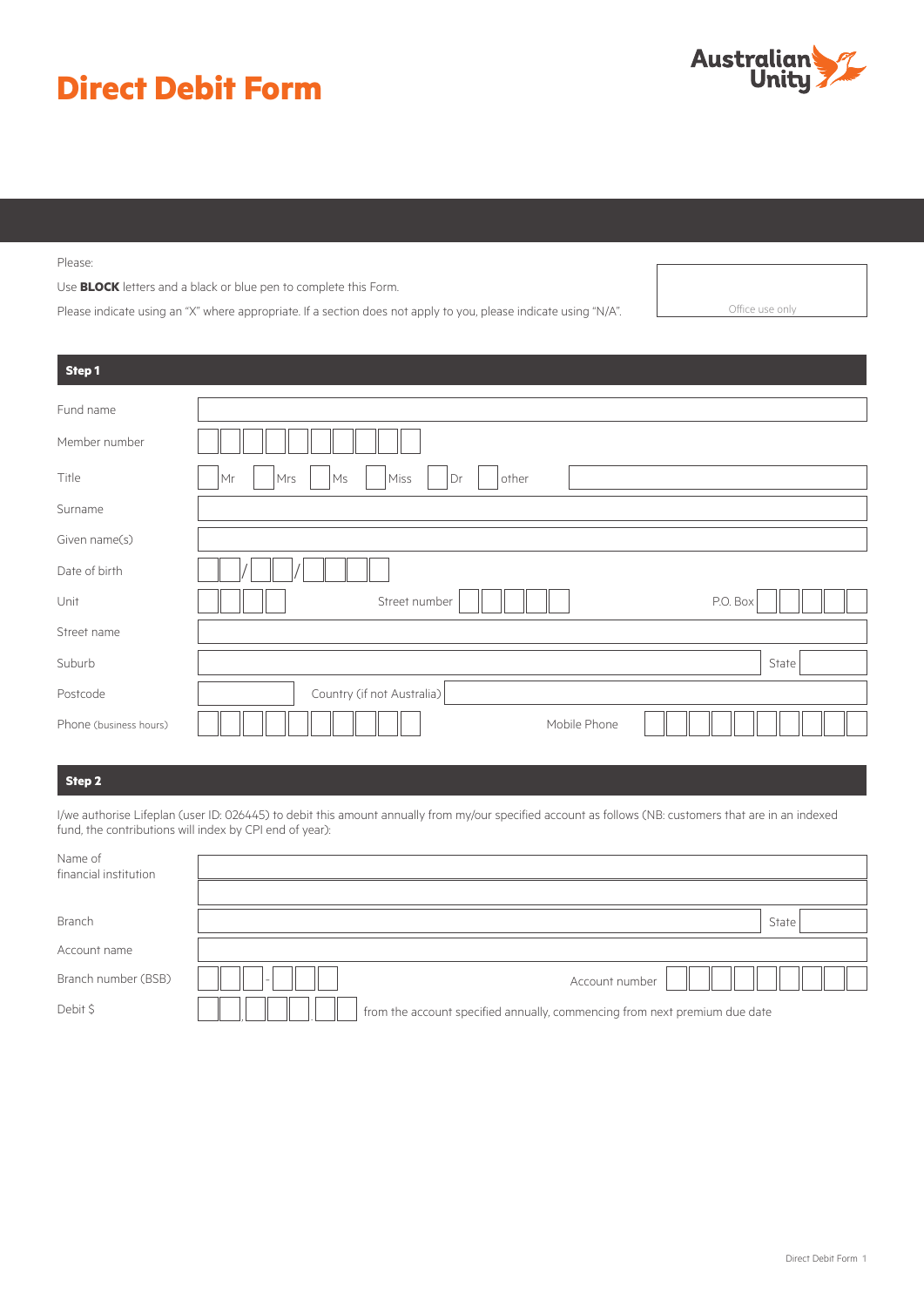# **Step 3** Authorisation

|  |  | I have read and understood the Direct Debit Request (DDR) Service Agreement. |  |  |
|--|--|------------------------------------------------------------------------------|--|--|
|  |  |                                                                              |  |  |

# Account Holder Signature and a series of the Joint Account Holder Signature

| Print name | Print name |
|------------|------------|
|            |            |
| Date       | Date       |



# **Please return this form**

using the Reply Paid envelope provided

#### **OR**

Email: enquiries@australianunity.com.au

# **Contact us**



 $\left(\widehat{\theta}^{0}\right)$  australianunity.com.au/wealth

# **Investor Services**

 $\circledcirc$  enquiries@australianunity.com.au

 $\bigcirc$ 1300 1300 38

# **Adviser Services**



 $\circledcirc$  investmentbonds@australianunity.com.au

1300 133 285